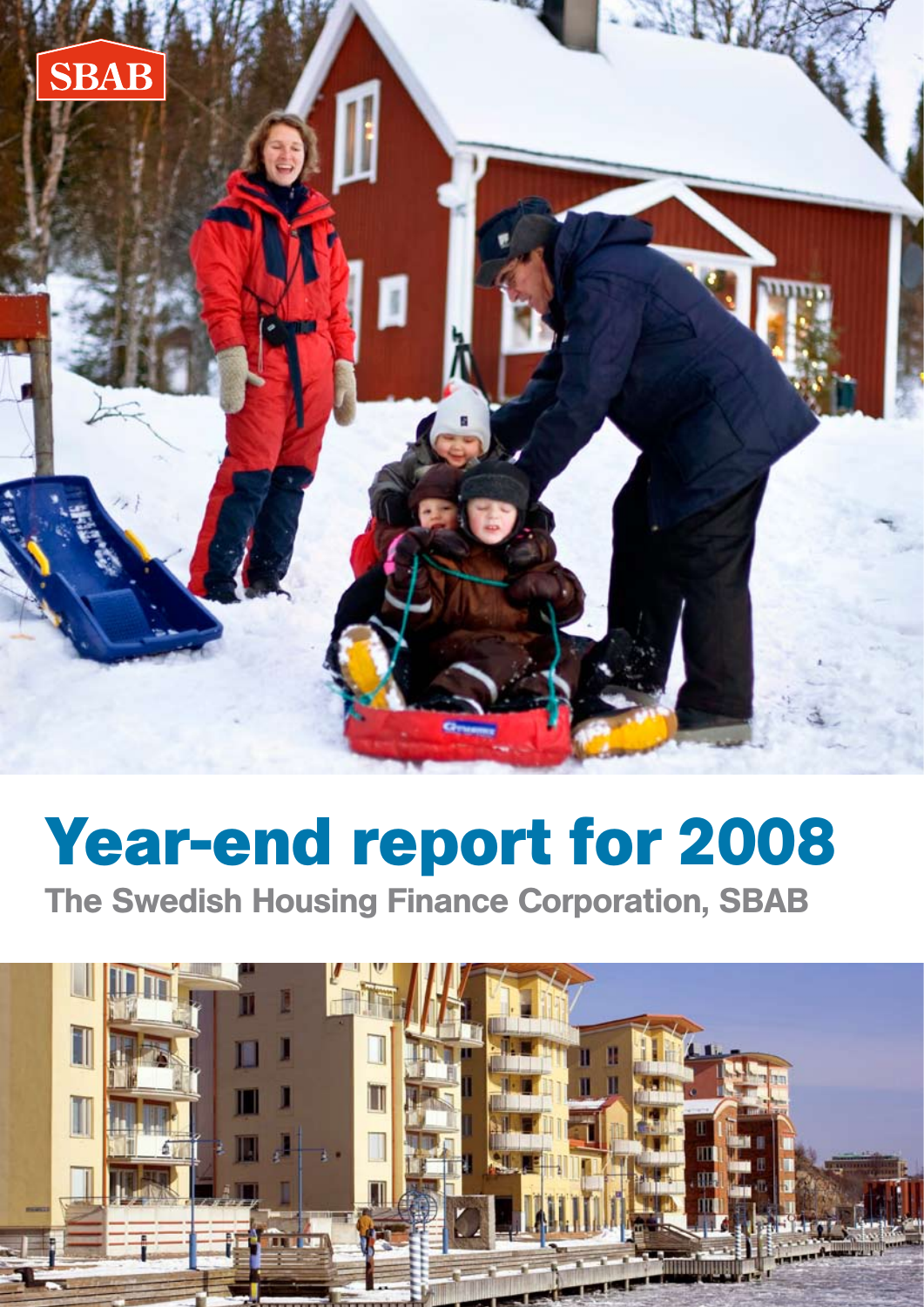### SBAB's year-end report for 2008

1 January – 31 December 2008 • The Swedish Housing Finance Corporation, SBAB

- **SBAB's credit portfolio increased to SEK 183,959 million (SEK 167,981 million). The consumer market portfolio amounted to SEK 116,823 million (SEK 104,125 million) and the corporate market portfolio to SEK 67,136 million (SEK 63,856 million).**
- **Demand for SBAB's savings products remained high and the amount deposited in SBAB at 31 December totalled SEK 3,542 million (SEK 759 million).**
- **SBAB's partner business continued to develop well. During the quarter, Sparbanken Syd and the internet brokerage Nordnet joined as new partners.**
- **Operating profit increased to SEK 585 million (SEK 258 million). Net interest income was slightly lower than in the preceding year at SEK 1,141 million (SEK 1,177 million). Total operating income amounted to SEK 1,127 million (SEK 755 million) and the increase was mainly attributable to a decrease in the negative effects of items measured at fair value compared with the preceding year. Expenses for 2008 corresponded to the preceding year's level at SEK 520 million (SEK 517 million).**
- **Loan losses amounted to SEK 22 million (recoveries of SEK 20 million). Accordingly, loan losses in relation to the outstanding volume amounted to 0.01%. The increase was due to a rise in anticipated loan losses, and was attributable to the prevailing economic situation and to the uncertainty existing in financial markets.**

### Operating profit

SBAB's operating profit for 2008 amounted to SEK 585 million (SEK 258 million). Net interest income was slightly lower than in the preceding year, while expenses were at the same level. Financial items recognised at fair value had a negative net impact of SEK 26 million (SEK –441 million) on operating profit. Operating profit was charged with loan losses of SEK 22 million (recoveries of SEK 20 million). Changes in the value of the liquidity portfolio had a net impact of SEK –703 million (SEK –616 million) on financial items recognised at fair value. Excluding this effect, operating profit amounted to SEK 1,288 million (SEK 874 million).

### Operating income

Operating income, which was much higher than in the preceding year, amounted to SEK 1,127 million (SEK 755

| Summary<br><b>SBAB Group</b>                                        | <b>Dec 2008</b> | Dec 2007  |
|---------------------------------------------------------------------|-----------------|-----------|
|                                                                     |                 |           |
| Net interest income, SEK million                                    | 1,141           | 1,177     |
| Operating profit, SEK million                                       | 585             | 258       |
| Net profit for the year, SEK million                                | 424             | 190       |
| Lending, SEK million                                                | 183,959         | 167,981   |
| Doubtful loan receivables after<br>specific provisions, SEK million | 43              | 62        |
| Volume of international borrowing,                                  |                 |           |
| SFK million                                                         | 128,326         | 119,878   |
| Expenditure/Income ratio                                            | 46              |           |
| excluding loan losses, % 1)                                         |                 | 68        |
| Expenditure/Income ratio<br>including loan losses, % 1)             | 48              | 66        |
| Return on equity, % <sup>2)</sup>                                   | 67              | 3.1       |
| Capital ratio, %                                                    | 94              | 94        |
| Primary capital ratio, %                                            | 7.6             | 7.6       |
| Equity ratio, %                                                     | 2.5             | 2.8       |
|                                                                     |                 |           |
| Rating, long-term borrowing, SBAB                                   |                 |           |
| Standard & Poor's 3)                                                | $A+$            | $AA-$     |
| Moody's $4)$                                                        | A1              | Aa3       |
| Rating, long-term borrowing, SCBC                                   |                 |           |
| Standard & Poor's 3)                                                | AAA             | AAA       |
| Moody's                                                             | Aaa             | Ааа       |
| Rating, short-term borrowing, SBAB                                  |                 |           |
| Standard & Poor's                                                   | $A-1$           | $A - 1 +$ |
| Moody's                                                             | $P-1$           | $P-1$     |
| Average number of employees                                         |                 |           |
| during the year, of whom,                                           | 365             | 374       |
| temporary employees                                                 | 8               | 8         |

1) *Expenses/operating income.* 2) *At 31 December 2008, adjusted return on equity, excluding change in market value* 

*of the liquidity portfolio, amounted to 14.7%.* 3) *On 26 November 2008, Standard & Poor's downgraded SBAB's rating for long-term* 

*borrowing to A+ with a negative outlook and to A–1 for short-term borrowing.* 4) *On 5 February 2008, Moody's downgraded SBAB's rating for long-term borrowing to A1 with a negative outlook.*

million). The improvement was attributable to a reduction in the negative impact of unrealized changes in market value compared with the preceding year. Net interest income for 2008 was slightly lower than in the preceding year, amounting to SEK 1,141 million (SEK 1,177 million). As a result of the turbulence prevailing in financial markets, lending costs and costs for managing liquidity risks increased, which had a negative impact on net interest income. The change in the value of the liquidity portfolio was SEK –703 million (SEK –616 million).

### Expenses

Expenses amounted to SEK 520 million (SEK 517 million). Staff costs amounted to SEK 268 million (SEK 251 million), with the increase attributable to higher pension costs and social security charges, as well as provisions for incentive

*All comparative figures in brackets refer to the end of the preceding year. This is a translation of the Swedish year-end report. The auditor has not signed the translation for approval.*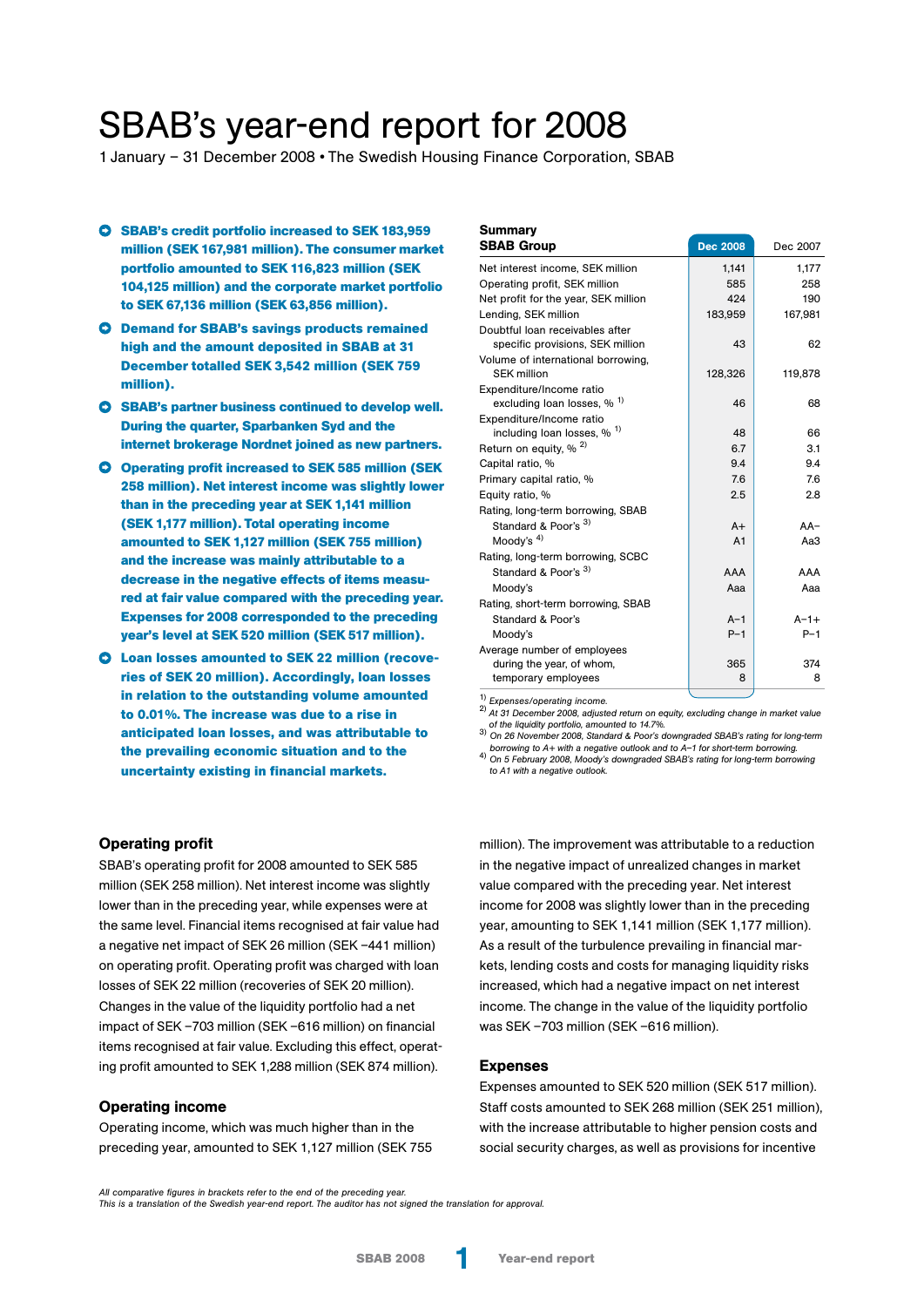programme. SBAB's other expenses declined by SEK 15 million in comparison with the preceding year. Depreciation/amortisation amounted to SEK 32 million, in line with the preceding year.

#### Loan losses

Loan losses increased and amounted to SEK 22 million net (recoveries of SEK 20 million), corresponding to 0.01% of the outstanding credit volume. The increase was due to a rise in anticipated loan losses and was attributable to the prevailing economic situation and to the uncertainty existing in financial markets. The internal analysis of credit risks showed a slight increase in the weighting of consumer-related risks, although this rise occurred from a low level. The increase is primarily attributable to the somewhat higher interest rate during the year, which generated a slight rise in overdue payments in connection with certain payment occasions. From the analysis, it was apparent that no significant increase in SBAB's economic capital has occurred and the operations continue to be characterised by a low level of risk.

#### Lending

Lending to consumers amounted to SEK 183,959 million, compared with SEK 167,981 million at the beginning of the year. Part of the increase was attributable to SBAB's acquisition of loans from the partly owned company FriSpar Bolån AB in order to facilitate borrowing through the issuance of covered bonds in SBAB's wholly owned subsidiary The Swedish Covered Bond Corporation (hereinafter referred to as SCBC). At the time of the acquisition, June 2008, the consolidated effect was approximately SEK 9 billion.

SBAB's partner business constitute an important distribution channel within the consumer market. During the year, SBAB entered into partnerships with the propertybrokerage chain ERA, the internet brokerage Nordnet and Sparbanken Syd. Through of these partnerships, SBAB reaches new target groups in a broader market.

New lending within the consumer market amounted to SEK 19,164 million (SEK 19,676 million). The consumer market portfolio amounted to SEK 116,823 million (SEK 104,125 million). SBAB's market share for lending to the consumer market was 7.5% (8.1%).

New lending in the corporate market amounted to

SEK 13,261 million (SEK 10,808 million). The corporate market portfolio amounted to SEK 67,136 million (SEK 63,856 million). SBAB's market share for lending to the corporate market was 11.4% (13.4%).

### **Deposits**

Demand for SBAB's savings accounts was very high and the amount deposited at the end of the year totalled SEK 3,542 million (SEK 759 million). SBAB offers two types of savings accounts with competitive interest rates. Interest is credited from the very first krona regardless of the amount deposited and withdrawals are free of charge.

#### Funding

Since SBAB attaches considerable importance to having a well-diversified funding portfolio, an active market presence and a flexible range of products are essential. At the start of the financial crisis, SBAB decided at an early stage to maintain very high access to liquid funds and has continuously acted in accordance with this aim. The fourth quarter of 2008 continued to be characterised by considerable turbulence in global money and capital markets. During the autumn, the escalating unrest in global financial markets also impacted on conditions in the Swedish money market, which had previously been less exposed. Despite the increased unrest and reduced market liquidity, SBAB had healthy access to funds during every phase of the crisis. SBAB has been able to realise its target of achieving an increased share of long-term funding.

The total value of outstanding securities issued was SEK 198,643 million (SEK 191,807 million).

| <b>Programme utilisation</b>  | 31 Dec 2008       | 31 Dec 2007  |
|-------------------------------|-------------------|--------------|
| Swedish Commercial Paper      |                   |              |
| Programme                     | SEK 11.8 bn       | SEK 19.0 bn  |
| Swedish covered bonds         | SEK 56.6 bn       | SEK 55.3 bn  |
| European Commercial Paper     |                   |              |
| Programme                     | <b>USD 510 mn</b> | USD 1,794 mn |
| US Commercial Paper Programme | USD 75 mn         | USD 1,190 mn |
| Furo Medium Term Note         |                   |              |
| Programme                     | USD 7.097 mn      | USD 7.290 mn |
| Euro Medium Term Covered Note |                   |              |
| Programme                     | EUR 5.994 mn      | EUR 5.418 mn |
|                               |                   |              |

| Loan portfolio                                                        | Dec 2008                              |                                       | Dec 2007                              |                                       |
|-----------------------------------------------------------------------|---------------------------------------|---------------------------------------|---------------------------------------|---------------------------------------|
| SEK million                                                           | <b>SBAB</b><br>Group *                | Group<br>incl. all of<br>FriSpar      | SBAB-<br>Group *                      | Group<br>incl. all of<br>FriSpar      |
| Consumer market<br>- new lending<br>Corporate market<br>- new lending | 116,823<br>19.164<br>67,136<br>13,261 | 117,931<br>21,222<br>67,236<br>13,261 | 104.125<br>19.676<br>63.856<br>10.808 | 113,803<br>21,828<br>63,990<br>10,809 |
| Total                                                                 | 183,959                               | 185,167                               | 167.981                               | 177,793                               |
| - new lending                                                         | 32,425                                | 34,483                                | 30.484                                | 32,637                                |

*\* Within the SBAB Group, 51% of FriSpar is consolidated in accordance with the proportional consolidation method.*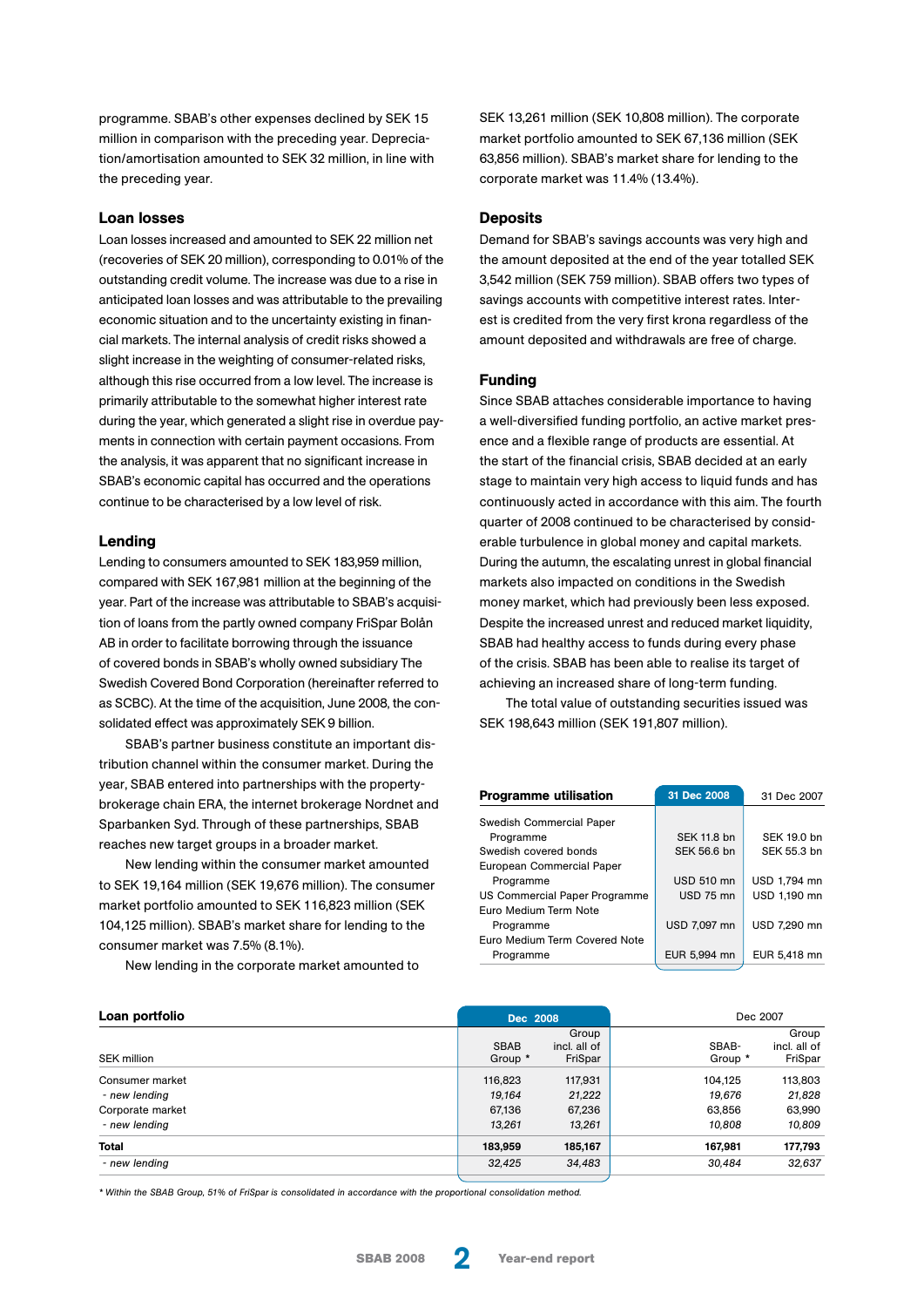Funding through the issuance of covered bonds is effected through SBAB's wholly owned subsidiary SCBC. The credit rating institutes Moody's and Standard & Poor's have set a credit rating of Aaa/AAA for the covered bonds issued.

### Liquidity portfolio

SBAB's liquidity portfolio is a liquidity reserve whose purpose is to manage liquidity and funding risks. On 31 December 2008, the portfolio amounted to SEK 31.5 billion (SEK 31.0 billion) and consisted of assets classified as "Loan receivables and accounts receivable" in an amount of SEK 23.1 billion (SEK 0.0 billion) and "Securities measured at fair value through profit and loss" of SEK 8.4 billion (SEK 31.0 billion). The objective of having these securities in the liquidity portfolio is long term and they consist only of items that achieve the highest rating, Aaa from Moody's or AAA from Standard & Poor's. SBAB's liquidity portfolio is not and has never been subject to any exposure to the US, to North American assets or to mortgage loans that are not classified as prime. In order to manage interest rate and currency risks in the liquidity portfolio, derivative contracts have been entered into. Accordingly, the changes in market value that arise are attributable to a general increase in the market for credit spread for assets, as a consequence of the greater turbulence. The bonds in the portfolio can be pledged at the Riksbank or the European Central Bank.

### Capital adequacy

SBAB reports credit risk mainly in accordance with the internal ratings-based approach (IRB approach) and operational risks according to the standard method. The Basel II regulations result in a significant decrease in capital requirements. As a result of the transitional rules between the different regulatory systems that apply until the end of 2009, the SBAB Group's capital requirement at 31 December increased by SEK 3,577 million from SEK 4,518 million to SEK 8,095 million. The capital base amounted to SEK 9,498 million (SEK 8,788 million). The capital ratio for the SBAB Group was 1.17 (1.19) on 31 December 2008. The capital adequacy ratio was 9.4% (9.4%) and the primary capital ratio was 7.6% (7.6%). For the Parent Company, the capital ratio was 4.40 (4.48), the capital adequacy ratio 35.2% (34.7%) and the primary capital ratio 27.1% (27.3%), while the capital base amounted to SEK 9,453 million (SEK 9,187 million). The figures at the end of December 2008 include profits in subsidiaries in accordance with the Board of Directors' motions in the annual accounts.

In connection with the interest-payment date, 30 March, SBAB exercised its right to demand premature repayment of a subordinated loan. The loan was previously included in an amount of SEK 722 million in supplementary capital. During the month of April, the redeemed subordinated loan was replaced by a new subordinated loan

of SEK 1 billion. The new subordinated loan affects the Group's capital adequacy ratio by 1.0%.

In contrast to SBAB's consolidated accounts, the proportional method is not used when FriSpar Bolån AB is included in the capital adequacy report. This is due to differences in rules relating to Group affiliation between the regulatory framework for capital adequacy and large exposures, as well as IFRS.

SBAB's economic capital consists of the capital the company estimates that it requires in order to cover unexpected losses in the year ahead. The anticipated losses are to be covered by income from current operations. When assessing economic capital, consideration has been taken to credit risk, market risk, operational risk and commercial risk.

In 2008, the Swedish Financial Supervisory Authority (FI) assessed SBAB's internal capital evaluation. FI determined that SBAB was sufficiently capitalised in relation to the risk to which it was exposed.

To a great extent, SBAB's economic capital model is based on the result of the Group's IRB models for the quantification of credit risk. As of 31 December 2008, SBAB's economic capital amounted to SEK 4,896 million (SEK 3,880 million), 76% (62%) of equity, which indicates a relatively low level of risk in operations. Of the difference in economic capital between 2007 and 2008, approximately 25% was attributable to credit risk and 75% to market risk. The increase in market risk was primarily due to a general increase in interest-rate volatility in the second half of 2008.

#### Interest rate risk

On 31 December 2008, a parallel shift of the yield curve by plus one percentage point would have reduced the net value of SBAB's interest-bearing assets and liabilities, including derivative transactions, by approximately SEK –77.1 million.

In terms of other risks in SBAB, a statement was included in the 2007 Annual Report.

#### Current events

- ◆ On November 26, 2008, Standard & Poor's amended SBAB's long-term rating from AA– to A+, lowered its short-term rating from A-1+ to A-1, and amended its outlook for the company to "negative".
- $\rightarrow$  In November, SBAB received an award from the magazine Privata Affärer for the Savings Account of the Year, with the following explanation: *"Unfortunately, most banks' savings accounts are not characterized by simplicity. But this challenger has provided a great service by offering a new savings account without complicated conditions or different levels, and with one of the market's best interest rates."*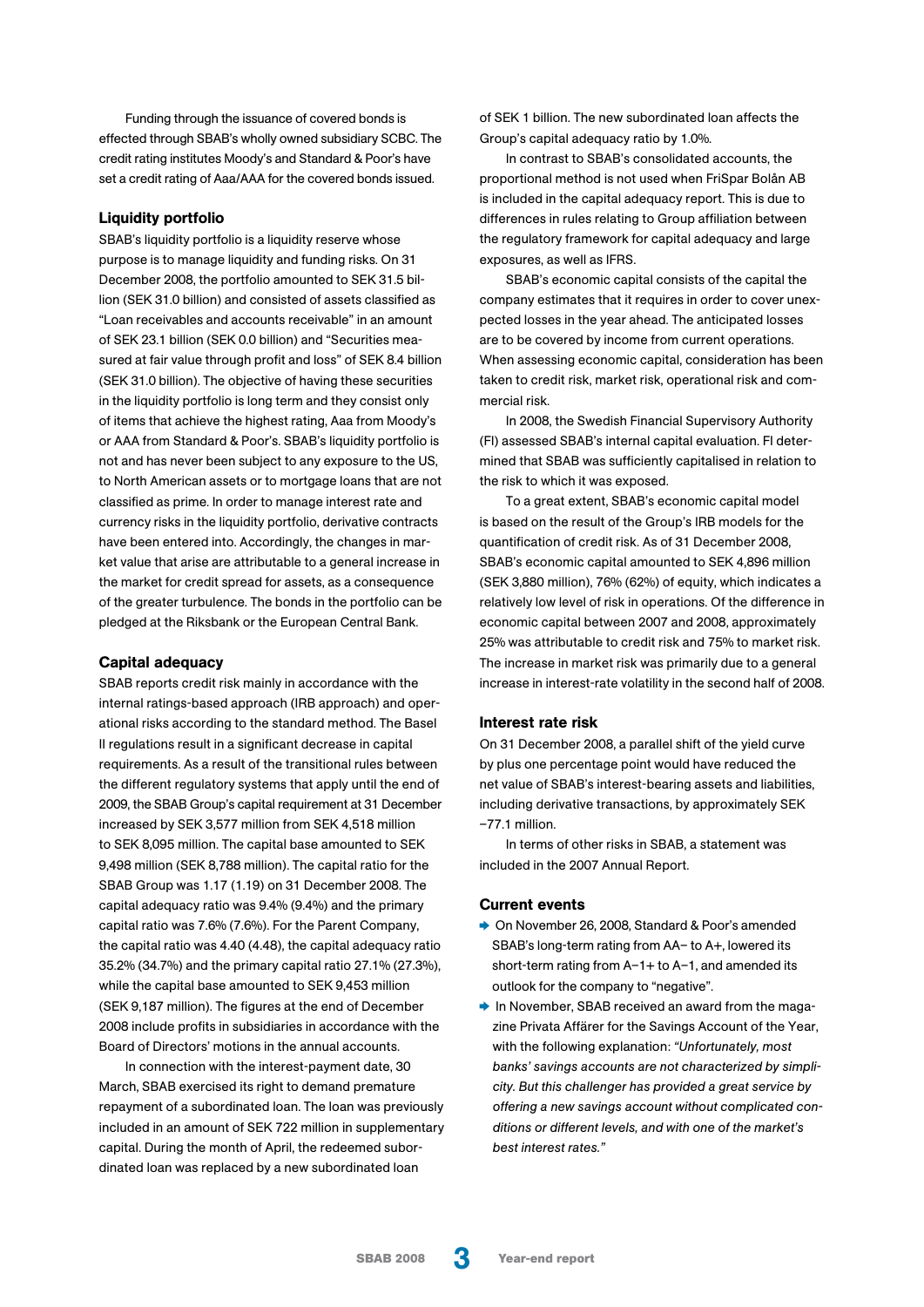- $\rightarrow$  According to the Swedish Quality Index's annual survey. published in December, SBAB has the most satisfied institutional customers (tenant-owner associations, private property owners and property companies). SBAB also received a top ranking for loans to consumers.
- $\rightarrow$  Following the close of the financial year, uncertainty concerning developments in financial markets continues to prevail.

### Performance in the fourth quarter of 2008 compared with the third quarter of 2008

Lending to the public amounted to SEK 183,959 million, compared with SEK 179,596 million in the third quarter of 2008. The consumer market portfolio totalled SEK 116,823 million (SEK 114,679 million). SBAB's share of the consumer market was 7.5% (7.6%). The company's corporate market portfolio totalled SEK 67,136 million (SEK 64,917 million). SBAB's share of the corporate market was 11.4% (12.5%).

During the fourth quarter, SBAB's savings products achieved very favourable growth. The rate of increase during the period was 89% (21%), and deposits from the public rose to SEK 3,542 million (SEK 1,876 million).

Net interest income decreased compared with the third quarter to SEK 210 million (SEK 306 million). Total operating income amounted to SEK 410 million (SEK 183 million). The relatively significant increase in operating income during the fourth quarter was due to the positive impact of net income from financial instruments recognised at fair value. In relation to the third quarter, expenses increased to SEK 147 million (SEK 105 million). Loan losses totalled SEK 23 million (recoveries of SEK 4 million), a relatively substantial increase compared with the preceding quarter. Operating profit for the quarter rose to SEK 240 million (SEK 82 million).

Capital adequacy remained favourable and amounted to 9.4% (9.5%), and the primary capital ratio was 7.6% (7.5%).

### Performance of the Parent Company 2008

In the Parent Company, lending to the public amounted to SEK 24,910 million (SEK 29,570 million). The Parent Company's profit trend was in line with that of the preceding year. Operating income totalled SEK 557 million, compared with SEK 548 million in the year-earlier period. Net interest income amounted to SEK 270 million (SEK 224 million). Expenses totalled SEK 514 million, compared with SEK 518 million for the year-earlier period. Loan losses increased, amounting to SEK 4 million net (recoveries of SEK 19 million). Operating profit for the year amounted to SEK 39 million, compared with SEK 49 million for the yearearlier period. The Parent Company's capital adequacy remained very favourable. The capital base for the Parent

Company amounted to SEK 9,453 million (SEK 9,187 million), and primary capital totalled SEK 7,260 million (SEK 7,240 million). The primary capital ratio and capital adequacy ratio amounted to 27.1% (27.3%) and 35.2% (34.7%), respectively.

### Accounting principles

The SBAB Group applies the International Financial Reporting Standards (IFRS) as adopted by the EU. It also complies with the Swedish Financial Supervisory Authority's accounting directives, the Act on Annual Accounts in Credit Institutions and Securities Companies, and the Swedish Financial Reporting Board's recommendation RFR 1.1, Supplementary Accounting Rules for Groups.

This year-end report complies with the requirements of IAS 34, Interim Financial Reporting. The accounting principles and methods of calculation are unchanged compared with the Annual Report for 2007. During the period ending on 30 June 2008, assets classified as financial assets available for sale were added. These were valued at fair value. The effects of the changes in value were recognised as equity.

The EU Commission has decided to amend IAS 39 and IFRS 7 in accordance with "Amendments October 2008, Reclassification of financial assets", published by the IASB. In addition, FI has published its preliminary assessments on how these amendments should be applied for financial companies that apply IFRS limited by law.

SBAB has elected to reclassify assets previously reported as financial assets available for sale and report them as loan receivables and accounts receivable.

The assets were reclassified on 1 July 2008, and were valued at their fair value at that time. As of 1 July 2008, the assets were reported at accrued acquisition value. The change in value that had been accumulated in equity before the reclassification will be reversed during the remaining maturity period. Extra information resulting from the completed reclassification is presented in Note 5.

| <b>Financial information</b>          | 2009       |
|---------------------------------------|------------|
| Annual Report 2008                    | 31 March   |
| <b>Annual General Meeting</b>         | 15 April   |
| Interim report January-March          | 29 April   |
| Six-month interim report January-June | 14 August  |
| Interim report January-September      | 30 October |

*Stockholm, 29 January 2009*

Eva Cederbalk *CEO*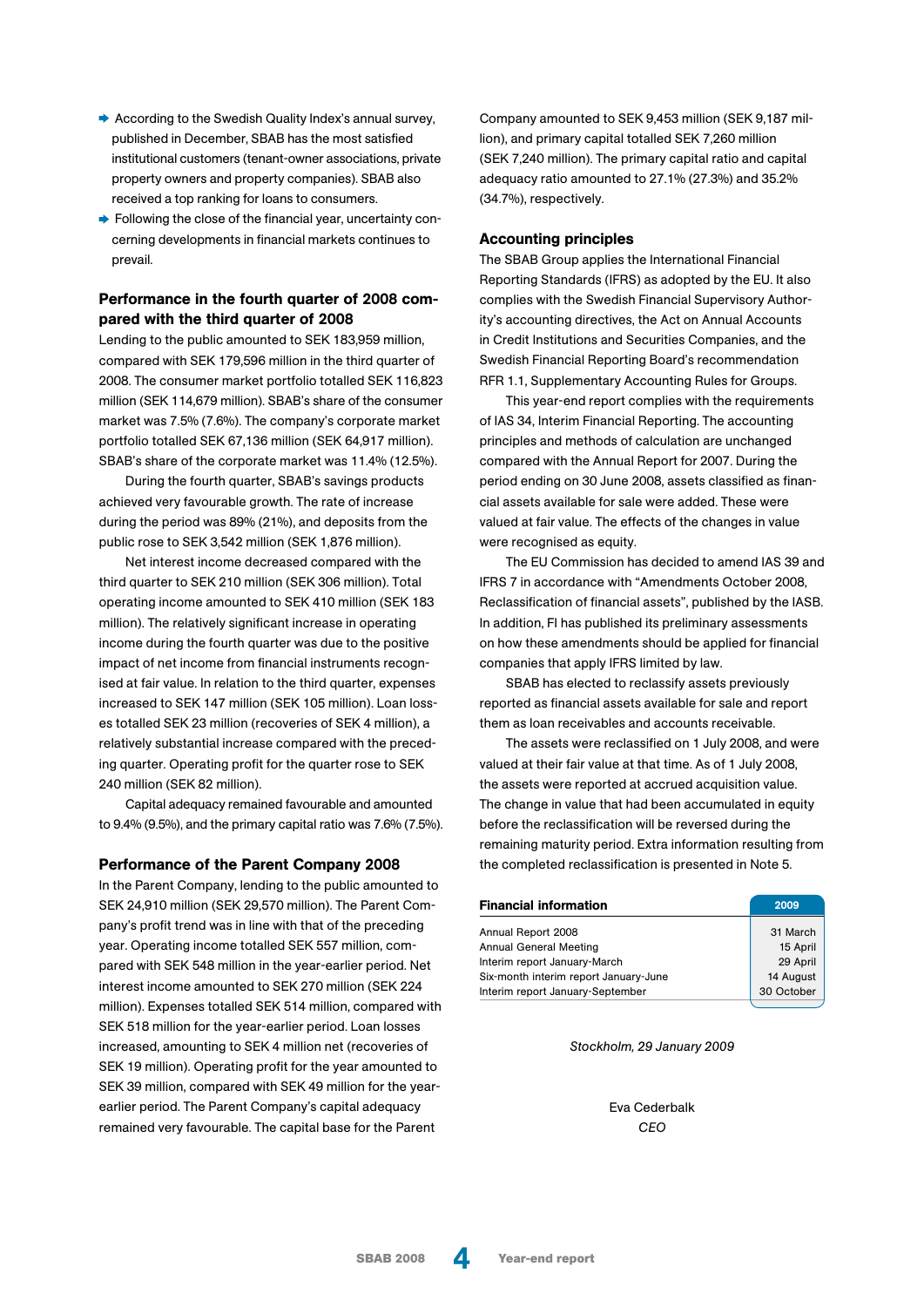### Income statement

|                                        |              |              | <b>Group</b>        |              | <b>Perent Company</b>    |              |
|----------------------------------------|--------------|--------------|---------------------|--------------|--------------------------|--------------|
| <b>SEK million</b>                     | Jan-Dec 2008 | Jan-Dec 2007 | <b>Oct-Dec 2008</b> | Oct-Dec 2007 | <b>Jan-Dec 2008</b>      | Jan-Dec 2007 |
| Interest income                        | 11,222       | 8,585        | 2,987               | 2,573        | 4,445                    | 4,231        |
| Interest expense                       | (10,081)     | (7, 408)     | (2,777)             | (2,304)      | (4, 175)                 | (4,007)      |
| Net interest income                    | 1,141        | 1.177        | 210                 | 269          | 270                      | 224          |
| Dividend income                        |              | $\Omega$     |                     | 0            |                          | 408          |
| Commission income                      | 45           | 56           | 11                  | 17           | 73                       | 82           |
| <b>Commission expense</b>              | (33)         | (37)         | (7)                 | (5)          | (18)                     | (36)         |
| Net income from financial instruments  |              |              |                     |              |                          |              |
| recognised at fair value (Note 1)      | (26)         | (441)        | 196                 | (158)        | (143)                    | (436)        |
| Other operating income                 | $\Omega$     | 0            | $\mathbf 0$         | 0            | 375                      | 306          |
| <b>Total operating income</b>          | 1,127        | 755          | 410                 | 123          | 557                      | 548          |
| Staff costs                            | (268)        | (251)        | (72)                | (71)         | (268)                    | (251)        |
| Other expenses                         | (220)        | (235)        | (67)                | (56)         | (230)                    | (249)        |
| Depreciation of property, plant and    |              |              |                     |              |                          |              |
| equipment and amortisation of          |              |              |                     |              |                          |              |
| intangible fixed assets                | (32)         | (31)         | (8)                 | (8)          | (16)                     | (18)         |
| Total expenses before loan losses, net | (520)        | (517)        | (147)               | (135)        | (514)                    | (518)        |
| Profit before loan losses              | 607          | 238          | 263                 | (12)         | 43                       | 30           |
| Loan losses, net (Note 2)              | (22)         | 20           | (23)                | (15)         | (4)                      | 19           |
| <b>Operating profit</b>                | 585          | 258          | 240                 | (27)         | 39                       | 49           |
| Appropriations                         |              |              |                     |              | $\overline{\phantom{0}}$ | 3            |
| Tax on profit for the year             | (161)        | (68)         | (64)                | 9            | 16                       | 99           |
| Net profit for the year                | 424          | 190          | 176                 | (18)         | 55                       | 151          |
|                                        |              |              |                     |              |                          |              |

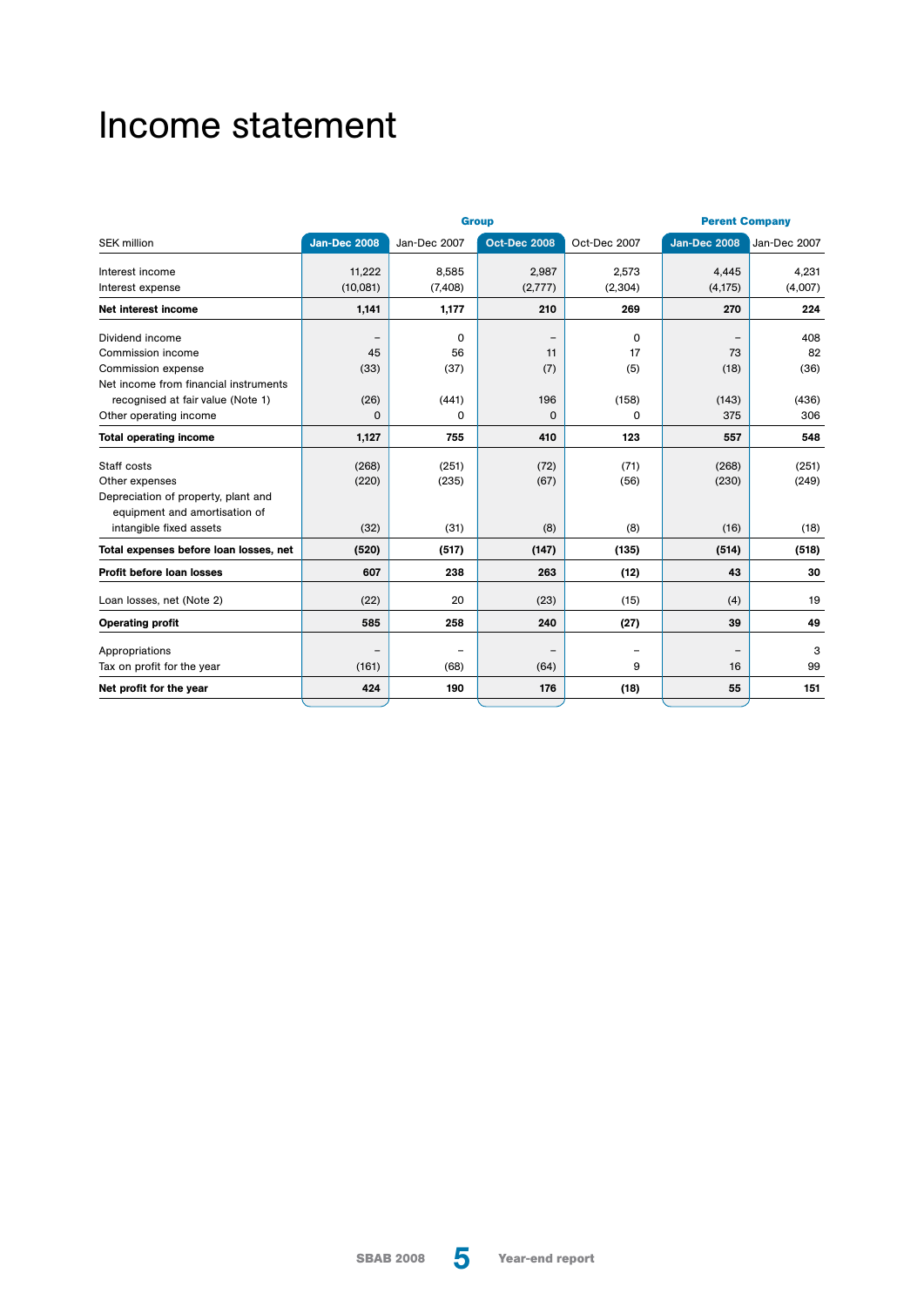## Balance sheet

|                                                                |                   | <b>Group</b>      | <b>Parent Company</b>    |                  |
|----------------------------------------------------------------|-------------------|-------------------|--------------------------|------------------|
| <b>SEK million</b>                                             | 31 Dec 2008       | 31 Dec 2007       | 31 Dec 2008              | 31 Dec 2007      |
| <b>ASSETS</b>                                                  |                   |                   |                          |                  |
| Cash and balances at central banks                             | $\mathbf 0$       | 0                 | $\mathbf 0$              | $\Omega$         |
|                                                                | 10                | 10                | 10                       | 10               |
| Treasury bills and other eligible bills                        |                   |                   |                          |                  |
| Lending to credit institutions (Note 3)                        | 12,570<br>183,959 | 19,909<br>167,981 | 33,094                   | 38,502<br>29,570 |
| Lending to consumers (Note 4)                                  |                   |                   | 24,910                   |                  |
| Fair value adjustment of interest-rate hedged loan receivables | 3,270             | (922)             | (41)                     | (88)             |
| Bonds and other interest-bearing securities                    | 31,787            | 31,056            | 31,787                   | 31,056           |
| Derivative financial instruments (Note 6)                      | 20,649            | 3,799             | 11,694                   | 2,225            |
| Shares and participations                                      |                   | 4                 | $\overline{\phantom{0}}$ | 4                |
| Investments in associates and joint ventures                   |                   |                   | 510                      | 602              |
| Investments in Group companies                                 |                   |                   | 9,600                    | 5,200            |
| Deferred income tax assets                                     | 24                | 103               |                          | $\Omega$         |
| Intangible fixed assets                                        | 48                | 58                | 12                       | 19               |
| Property, plant and equipment                                  | 12                | 14                | 12                       | 14               |
| Other assets                                                   | 228               | 296               | 1,686                    | 537              |
| Prepaid expenses and accrued income                            | 737               | 783               | 506                      | 490              |
| <b>TOTAL ASSETS</b>                                            | 253,294           | 223,091           | 113,780                  | 108,141          |
| <b>LIABILITIES AND EQUITY</b>                                  |                   |                   |                          |                  |
| <b>Liabilities</b>                                             |                   |                   |                          |                  |
| Liabilities to credit institutions                             | 29,692            | 15,537            | 14,449                   | 7,092            |
| <b>Customer accounts</b>                                       | 3.542             | 759               | 3,542                    | 759              |
| Debt securities in issue                                       | 198,643           | 191,807           | 72,872                   | 86,573           |
| Derivative financial instruments (Note 6)                      | 7.543             | 2,923             | 9,312                    | 3.467            |
| <b>Other liabilities</b>                                       | 172               | 694               | 1,342                    | 671              |
| Accrued expenses and prepaid income                            | 3,604             | 2,420             | 924                      | 524              |
| Deferred income tax liabilities                                | ۳                 | ۳                 | 354                      |                  |
| Subordinated liabilities                                       | 3,666             | 2,725             | 3,666                    | 2.725            |
| <b>Total liabilities</b>                                       | 246,862           | 216,865           | 106,461                  | 101,811          |
| <b>Equity</b>                                                  |                   |                   |                          |                  |
| Share capital                                                  | 1,958             | 1,958             | 1,958                    | 1,958            |
| Legal reserve                                                  |                   |                   | 392                      | 392              |
| Other reserves/Fair value reserve                              | (204)             | 14                | (204)                    | 14               |
| Retained earnings                                              | 4,254             | 4,064             | 5,118                    | 3.815            |
| Net profit for the year                                        | 424               | 190               | 55                       | 151              |
| <b>Total equity</b>                                            | 6,432             | 6,226             | 7,319                    | 6,330            |
| TOTAL LIABILITIES AND EQUITY                                   | 253,294           | 223,091           | 113,780                  | 108,141          |
|                                                                |                   |                   |                          |                  |

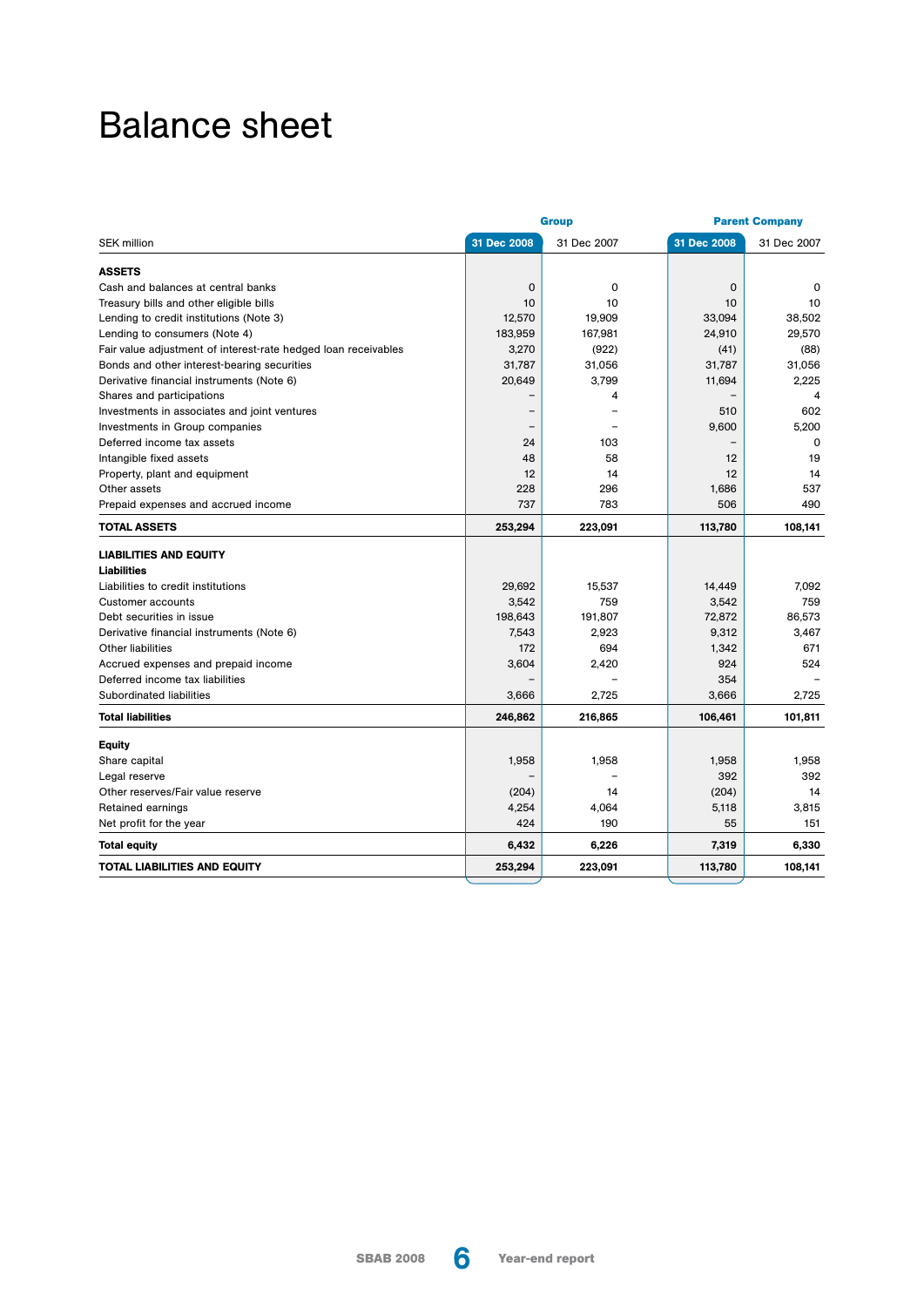# Statement of changes in equity

| <b>Group</b><br><b>SEK million</b>                    |               | Share capital | Other<br>reserves       | Retained<br>earnings | Net profit<br>for the year | Total<br>equity |
|-------------------------------------------------------|---------------|---------------|-------------------------|----------------------|----------------------------|-----------------|
| Opening balance 1 January 2008                        |               | 1,958         | 14                      | 4,254                |                            | 6,226           |
| Change in reclassified financial assets, after tax    |               |               | (203)                   |                      |                            | (203)           |
| Change in instruments for cash flow hedges, after tax |               |               | (15)                    |                      |                            | (15)            |
| Net profit for the year                               |               |               |                         |                      | 424                        | 424             |
| Closing balance 31 December 2008                      |               | 1,958         | (204)                   | 4.254                | 424                        | 6,432           |
| Opening balance 1 January 2007                        |               | 1,958         | 12                      | 4,064                |                            | 6,034           |
| Change in reclassified financial assets, after tax    |               |               |                         |                      |                            |                 |
| Change in instruments for cash flow hedges, after tax |               |               | $\overline{2}$          |                      |                            | $\overline{2}$  |
| Net profit for the year                               |               |               |                         |                      | 190                        | 190             |
| Closing balance 31 December 2007                      |               | 1.958         | 14                      | 4.064                | 190                        | 6,226           |
| <b>Parent Company</b>                                 |               | Legal         | Fair value              | Retained             | Net profit                 | Total           |
| <b>SEK million</b>                                    | Share capital | reserve       | reserve                 | earnings             | for the year               | equity          |
| Opening balance 1 January 2008                        | 1,958         | 392           | 14                      | 3,966                |                            | 6,330           |
| Change in reclassified financial assets, after tax    |               |               | (203)                   |                      |                            | (203)           |
| Change in instruments for cash flow hedges, after tax |               |               | (15)                    |                      |                            | (15)            |
| Group contribution received                           |               |               |                         | 1,152                |                            | 1,152           |
| Net profit for the year                               |               |               |                         |                      | 55                         | 55              |
| Closing balance 31 December 2008                      | 1.958         | 392           | (204)                   | 5,118                | 55                         | 7,319           |
| Opening balance 1 January 2008                        | 1,958         | 392           | 12                      | 3,815                |                            | 6,177           |
| Change in reclassified financial assets, after tax    |               |               |                         |                      |                            |                 |
| Change in instruments for cash flow hedges, after tax |               |               | $\overline{\mathbf{2}}$ |                      |                            | $\overline{2}$  |
| Net profit for the year                               |               |               |                         |                      | 151                        | 151             |
| Closing balance 31 December 2007                      | 1.958         | 392           | 14                      | 3.815                | 151                        | 6.330           |

# Cash flow statement

|                                                        |                     | <b>Group</b> |                     | <b>Parent Company</b> |  |
|--------------------------------------------------------|---------------------|--------------|---------------------|-----------------------|--|
| SEK million                                            | <b>Jan-Dec 2008</b> | Jan-Dec 2007 | <b>Jan-Dec 2008</b> | Jan-Dec 2007          |  |
| Cash and cash equivalents at the beginning of the year | 10.140              | 1.453        | 3.124               | 791                   |  |
| Cash flow from operating activities                    | 853                 | 8.717        | 5.573               | 3.688                 |  |
| Cash flow from investing activities                    | (19)                | (30)         | (3, 114)            | (1,355)               |  |
| Cash flow from financing activities                    | 403                 |              | 403                 |                       |  |
| Net increase/decrease in cash and cash equivalents     | 1.237               | 8.687        | 2.862               | 2,333                 |  |
| Cash and cash equivalents at the end of the year       | 11,377              | 10.140       | 5.986               | 3.124                 |  |

*Cash and cash equivalents comprises cash in hand, on demand deposits and lending to credit institutions with an original maturity of less than three months.*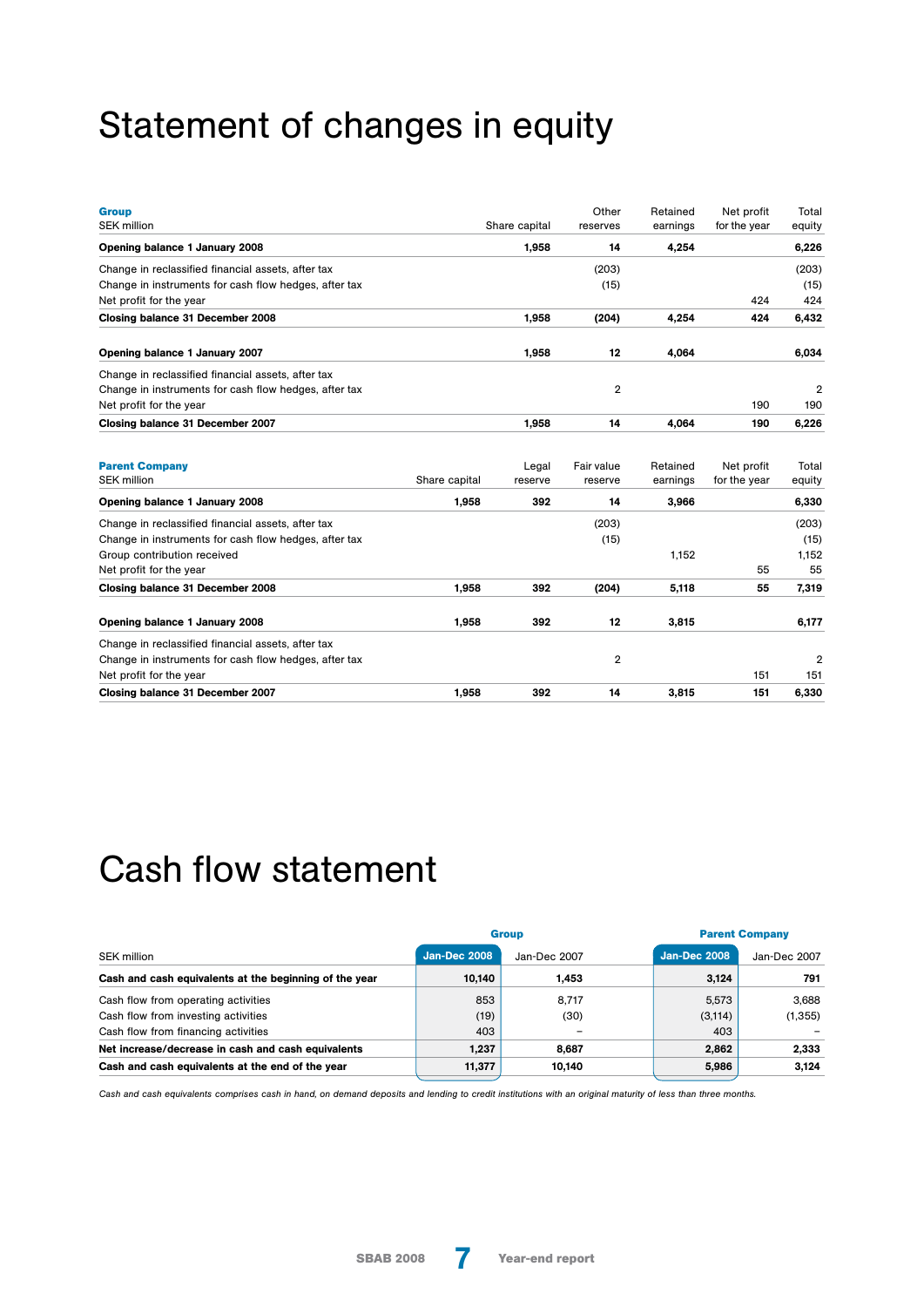### **Notes**

### Note 1 Net income from financial instruments **recognised at fair value <b>Company Group Group Parent Company**

| $1000$ g $1000$ a at ian valao                             |                 | ----            |                 | <b>E GEVILL WUILDWILD</b> |  |
|------------------------------------------------------------|-----------------|-----------------|-----------------|---------------------------|--|
| <b>SEK million</b>                                         | Jan-Dec<br>2008 | Jan-Dec<br>2007 | Jan-Dec<br>2008 | Jan-Dec<br>2007           |  |
| Gains/losses on interest-bearing financial instruments:    |                 |                 |                 |                           |  |
| - Securities measured at fair value through profit or loss | (146)           | (790)           | (146)           | (790)                     |  |
| - Hedged items                                             | (1,672)         | 72              | (444)           | 250                       |  |
| - Derivative financial instruments                         | 1,650           | 197             | 454             | 69                        |  |
| - Loan receivables                                         | 32              | 49              | 4               | 32                        |  |
| - Liabilities measured at fair value                       | (2)             | (1)             | (2)             | (1)                       |  |
| - Other financial liabilities                              | 119             | 28              | 0               | $\Omega$                  |  |
| Gains/losses on shares and participations:                 | $\Omega$        | $\overline{2}$  | 0               | $\overline{2}$            |  |
| Currency translation effects                               | (7)             | 2               | (9)             | 2                         |  |
| <b>Total</b>                                               | (26)            | (441)           | (143)           | (436)                     |  |

*Of the SEK –703 million effect on earnings resulting from SBAB's liquidity portfolio, SEK –163 million is included in the item securities measured at fair value through profit or loss and SEK –540 million is included in the item derivative financial instruments.*

### Note 2 Loan losses, net

| <b>Group</b>                                                                |                |         |
|-----------------------------------------------------------------------------|----------------|---------|
| <b>CORPORATE MARKET</b>                                                     | <b>Jan-Dec</b> | Jan-Dec |
| <b>SEK million</b>                                                          | 2008           | 2007    |
| SPECIFIC PROVISIONS FOR CORPORATE MARKET LOANS                              |                |         |
| This year's write-off for confirmed loan losses                             | $\overline{2}$ | 4       |
| Reversal of previous year's provisions for probable loan losses reported as |                |         |
| confirmed loan losses in this year's financial statements                   | (2)            | (3)     |
| This year's provision for probable loan losses                              | 15             | 21      |
| Recoveries in respect of confirmed loan losses in previous years            | (0)            | (3)     |
| Reversals of no longer necessary provisions for probable loan losses        | (41)           | (26)    |
| Guarantees                                                                  | 16             | (9)     |
| Net cost for the year for specific provisions for corporate market loans    | (10)           | (16)    |
| COLLECTIVE PROVISION FOR CORPORATE MARKET LOANS                             |                |         |
| Allocation to/reversal of collective provisions                             | (28)           | (23)    |
| Guarantees                                                                  | $\overline{2}$ | 6       |
| Net cost for the year of collective provisions for corporate market loans   | (26)           | (17)    |
|                                                                             |                |         |
| <b>CONSUMER MARKET</b>                                                      |                |         |
| <b>SEK million</b>                                                          |                |         |
| SPECIFIC PROVISIONS FOR CONSUMER MARKET LOANS                               |                |         |
| This year's write-off for confirmed loan losses                             | 4              |         |
| Reversal of previous year's provisions for probable loan losses reported as |                |         |
| confirmed loan losses in this year's financial statements                   | (4)            |         |
| This year's provision for probable loan losses                              | 9              | 12      |
| Reversals of no longer necessary provisions for probable loan losses        | (2)            |         |
| Guarantees                                                                  |                |         |
| Net cost for the year for specific provisions for consumer market loans     | $\overline{7}$ | 12      |
| COLLECTIVE PROVISION FOR CONSUMER MARKET LOANS                              |                |         |
| This year's write-off for confirmed loan losses                             | 5              | 5       |
| Recoveries in respect of confirmed loan losses in previous years            | (1)            | (5)     |
| Allocation to/reversal of collective provisions                             | 42             | (2)     |
| Guarantees                                                                  | 5              | 3       |
| Net cost for the year of collective provisions for consumer market loans    | 51             | 1       |
| NET COST/INCOME FOR THE YEAR FOR LOAN LOSSES                                | 22             | (20)    |
|                                                                             |                |         |

*Both the write-offs for the year regarding confirmed loan losses and the reversal of previous year's write-offs as specified above relate to receivables from the public.*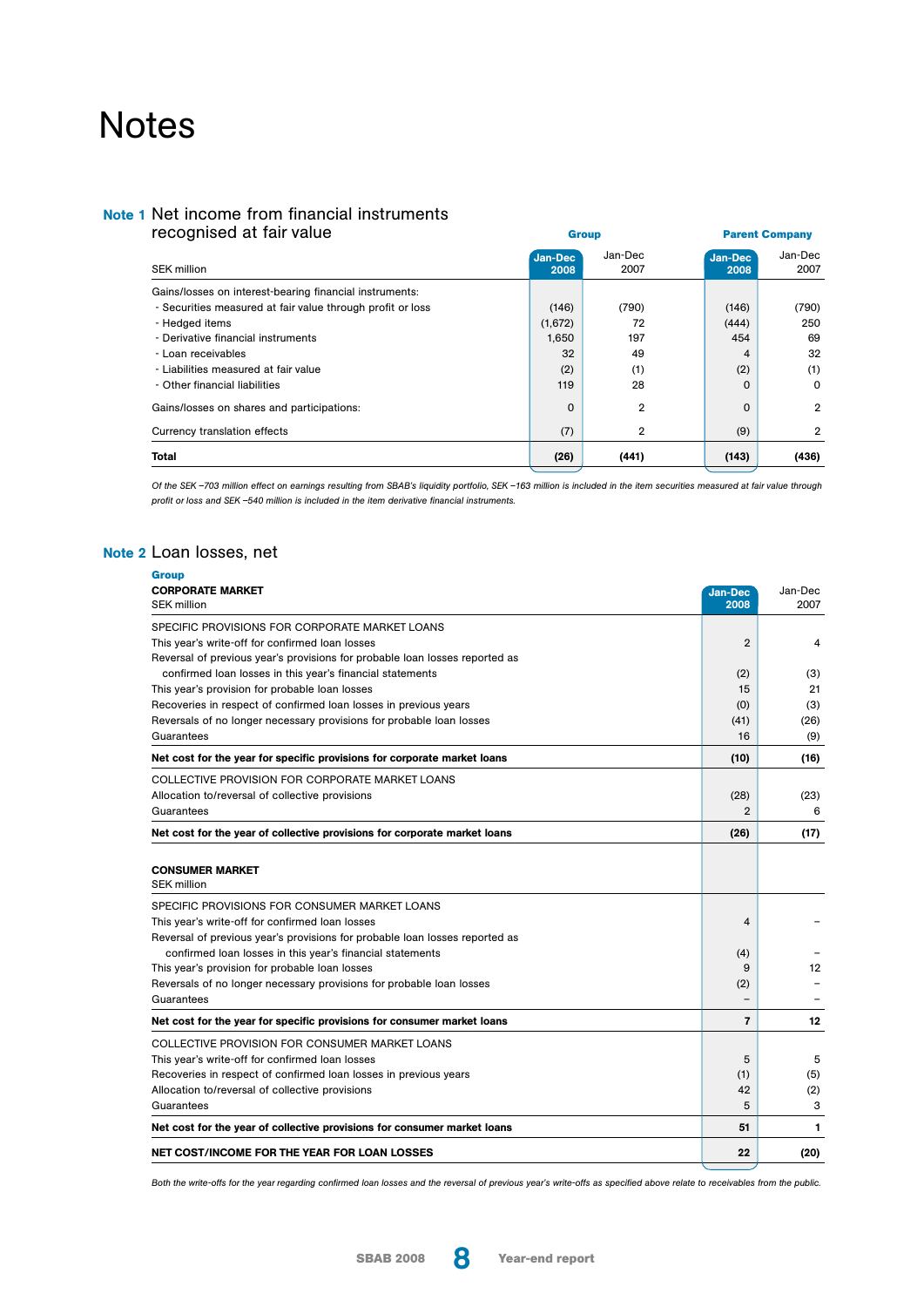### Note 3 Lending to credit institutions

Of the Parent Company's lending to credit institutions, SEK 19,426 million (SEK 15,439 million) related to a receivable from the wholly owned subsidiary The Swedish Covered Bond Corporation (SCBC). In the event of bankruptcy, liquidation or corporate reconstruction, this receivable is subordinated, which means that payment is received only after the other creditors of the subsidiary have been paid.

### Note 4 Lending to consumers

| <b>Group</b>                              | 31 Dec 2008 |                  |         | 31 Dec 2007 |
|-------------------------------------------|-------------|------------------|---------|-------------|
| SEK million                               | Lending     | <b>Provision</b> | Lendina | Provision   |
| Single-family dwellings and holiday homes | 80.320      | (108)            | 71.651  | (84)        |
| Tenant-owned apartments                   | 36.653      | (42)             | 32.575  | (17)        |
| Tenant-owner associations                 | 34.901      | (80)             | 33.465  | (119)       |
| Private multi-family dwellings            | 21.035      | (25)             | 17.953  | (40)        |
| Municipal multi-family dwellings          | 5.046       | -                | 7.000   |             |
| Commercial properties                     | 6.259       | -                | 5.597   |             |
| Provision for probable loan losses        | (255)       |                  | (260)   |             |
| <b>Total</b>                              | 183.959     | (255)            | 167.981 | (260)       |

| Doubtful and nonperforming loan receivables                                 |     | 31 Dec 2008 31 Dec 2007 |
|-----------------------------------------------------------------------------|-----|-------------------------|
| a) Doubtful loan receivables                                                | 138 | 180                     |
| b) Nonperforming loan receivables included in doubtful loan receivables     | 17  | 9                       |
| c) Nonperforming loan receivables not included in doubtful loan receivables | 297 | 115                     |
| d) Specific provisions for loan receivables                                 | 95  | 118                     |
| e) Collective provisions for corporate market loans                         | 25  | 53                      |
| f) Collective provisions for consumer market loans                          | 135 | 89                      |
| g) Total provisions $(d+e+f)$                                               | 255 | 260                     |
| h) Impaired loans following specific provisions (a-d)                       | 43  | 62                      |
| i) Provision ratio regarding specific provisions (d/a)                      | 69% | 66%                     |

*In certain partnerships on the lending side, it is possible for the partner to acquire mediated loans.*

### Note 5 Classification of financial instruments

| <b>Total</b>                                                   | 8,856                                | 20,649              | 223.705             | 253,210  |
|----------------------------------------------------------------|--------------------------------------|---------------------|---------------------|----------|
| Prepaid expenses and accrued income                            | 189                                  |                     | 548                 | 737      |
| Other assets                                                   |                                      |                     | 228                 | 228      |
| Derivative financial instruments                               |                                      | 20.649              |                     | 20,649   |
| Bonds and other interest-bearing securities                    | 8.657                                |                     | 23.130              | 31.787   |
| Fair value adjustment of interest-rate hedged loan receivables |                                      |                     | 3.270               | 3.270    |
| Lending to consumers                                           |                                      |                     | 183.959             | 183,959  |
| Lending to credit institutions                                 |                                      |                     | 12.570              | 12.570   |
| Treasury bills and other eligible bills                        | 10                                   |                     |                     | 10       |
| Cash and balances at central banks                             |                                      |                     | 0                   | $\Omega$ |
| <b>Financial assets</b>                                        | fair value through<br>profit or loss | held for<br>hedging | Loan<br>receivables | Total    |
| 31 December 2008. SEK million                                  | measured at                          | Derivatives         |                     |          |
| <b>Group</b>                                                   | Securities                           |                     |                     |          |

| <b>Financial liabilities</b>        | Financial<br>liabilities<br>in hedge<br>accounting | Derivatives<br>held for<br>hedging | Other<br>financial<br>liabilities | Total   |
|-------------------------------------|----------------------------------------------------|------------------------------------|-----------------------------------|---------|
| Liabilities to credit institutions  |                                                    |                                    | 29.692                            | 29.692  |
| Customer accounts                   |                                                    |                                    | 3.542                             | 3.542   |
| Debt securities in issue            | 182.335                                            |                                    | 16.308                            | 198,643 |
| Derivative financial instruments    |                                                    | 7.543                              |                                   | 7.543   |
| Other liabilities                   |                                                    |                                    | 172                               | 172     |
| Accrued expenses and prepaid income | 3.359                                              |                                    | 245                               | 3.604   |
| Subordinated liabilities            | 3.666                                              |                                    |                                   | 3.666   |
| <b>Total</b>                        | 189.360                                            | 7.543                              | 49.959                            | 246.862 |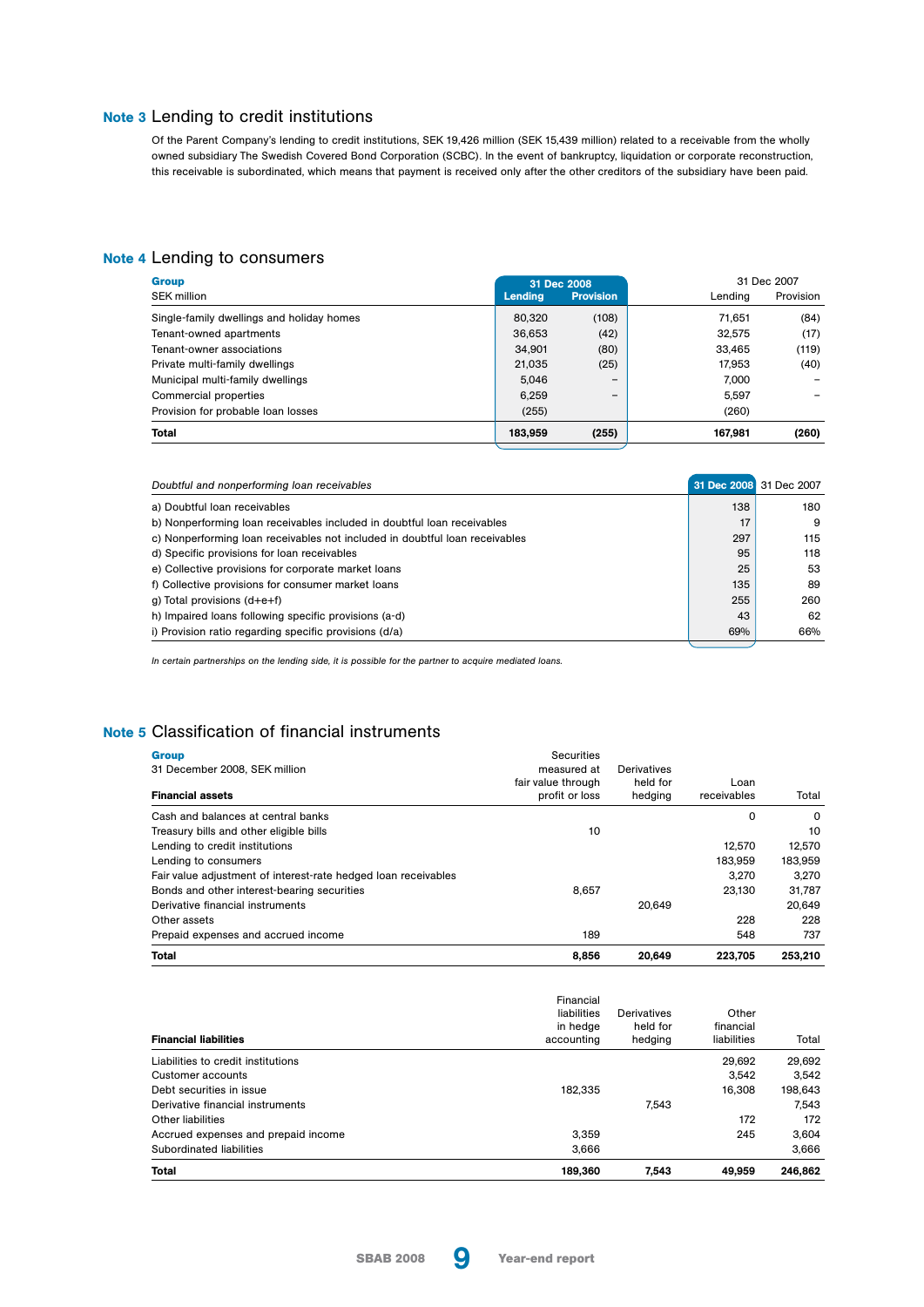#### Note 5 *Continued*

| <b>Parent Company</b><br>31 December 2008, SEK million         | Securities<br>measured at            | Derivatives         |                     |          |
|----------------------------------------------------------------|--------------------------------------|---------------------|---------------------|----------|
| <b>Financial assets</b>                                        | fair value through<br>profit or loss | held for<br>hedging | Loan<br>receivables | Total    |
| Cash and balances at central banks                             |                                      |                     | 0                   | $\Omega$ |
| Treasury bills and other eligible bills                        | 10                                   |                     |                     | 10       |
| Lending to credit institutions                                 |                                      |                     | 33.094              | 33,094   |
| Lending to consumers                                           |                                      |                     | 24.910              | 24.910   |
| Fair value adjustment of interest-rate hedged loan receivables |                                      |                     | (41)                | (41)     |
| Bonds and other interest-bearing securities                    | 8.657                                |                     | 23.130              | 31,787   |
| Derivative financial instruments                               |                                      | 11.694              |                     | 11.694   |
| Other assets                                                   |                                      |                     | 1.686               | 1,686    |
| Prepaid expenses and accrued income                            | 189                                  |                     | 317                 | 506      |
| <b>Total</b>                                                   | 8,856                                | 11.694              | 83,096              | 103.646  |

| <b>Financial liabilities</b>        | Financial<br>liabilities in<br>hedge accounting | Derivatives<br>held for<br>hedging | Other<br>financial<br>liabilities | Total   |
|-------------------------------------|-------------------------------------------------|------------------------------------|-----------------------------------|---------|
| Liabilities to credit institutions  |                                                 |                                    | 14.449                            | 14,449  |
| Customer accounts                   |                                                 |                                    | 3.542                             | 3.542   |
| Debt securities in issue            | 56.565                                          |                                    | 16.307                            | 72,872  |
| Derivative financial instruments    |                                                 | 9,312                              |                                   | 9,312   |
| Other liabilities                   |                                                 |                                    | 1.342                             | 1,342   |
| Accrued expenses and prepaid income | 730                                             |                                    | 194                               | 924     |
| Subordinated liabilities            | 3.666                                           |                                    |                                   | 3,666   |
| <b>Total</b>                        | 60.961                                          | 9.312                              | 35,834                            | 106,107 |

*The fair value of the reclassified portfolio at 1 July 2008 was SEK 21.7 billion. At the same date, the fair value reserve attributable to these assets amounted to SEK –200 million net after tax. The fair value of the assets would have amounted to SEK 20.0 billion at 31 December 2008, if they had continued to be reported as "Available-for-sale financial assets". At the same date, the fair value reserve attributable to the reclassified assets would have amounted to SEK 2.4 billion, net after tax. The fair value reserve amounted to SEK –203 million after tax at 31 December 2008. SEK 45.5 million of the reserve before tax has been reversed and exchange rate fluctuations had a negative impact of SEK 44.2 million before tax on the value of the reserve.* 

### Note 6 Derivative financial instruments

| <b>Group</b>                  | Liabilities measured<br>Assets measured |                      | Total          |
|-------------------------------|-----------------------------------------|----------------------|----------------|
| 31 December 2008, SEK million | at fair value                           | at fair value        | nominal amount |
| Interest-rate related         | 6.707                                   | 5.395                | 227,850        |
| Share related                 | 5                                       |                      | 129            |
| Currency related              | 13,629                                  | 2,147                | 93,107         |
| Credit related                | 308                                     |                      | 18,042         |
| Total                         | 20,649                                  | 7,543                | 339,128        |
| <b>Parent Company</b>         | Assets measured                         | Liabilities measured | Total          |
| 31 December 2008, SEK million | at fair value                           | at fair value        | nominal amount |
| Interest-rate related         | 8,196                                   | 7,126                | 367,873        |
| Share related                 | 5                                       |                      | 129            |
| Currency related              | 3,493                                   | 2,185                | 35,760         |
| <b>Total</b>                  | 11,694                                  | 9,312                | 403,762        |

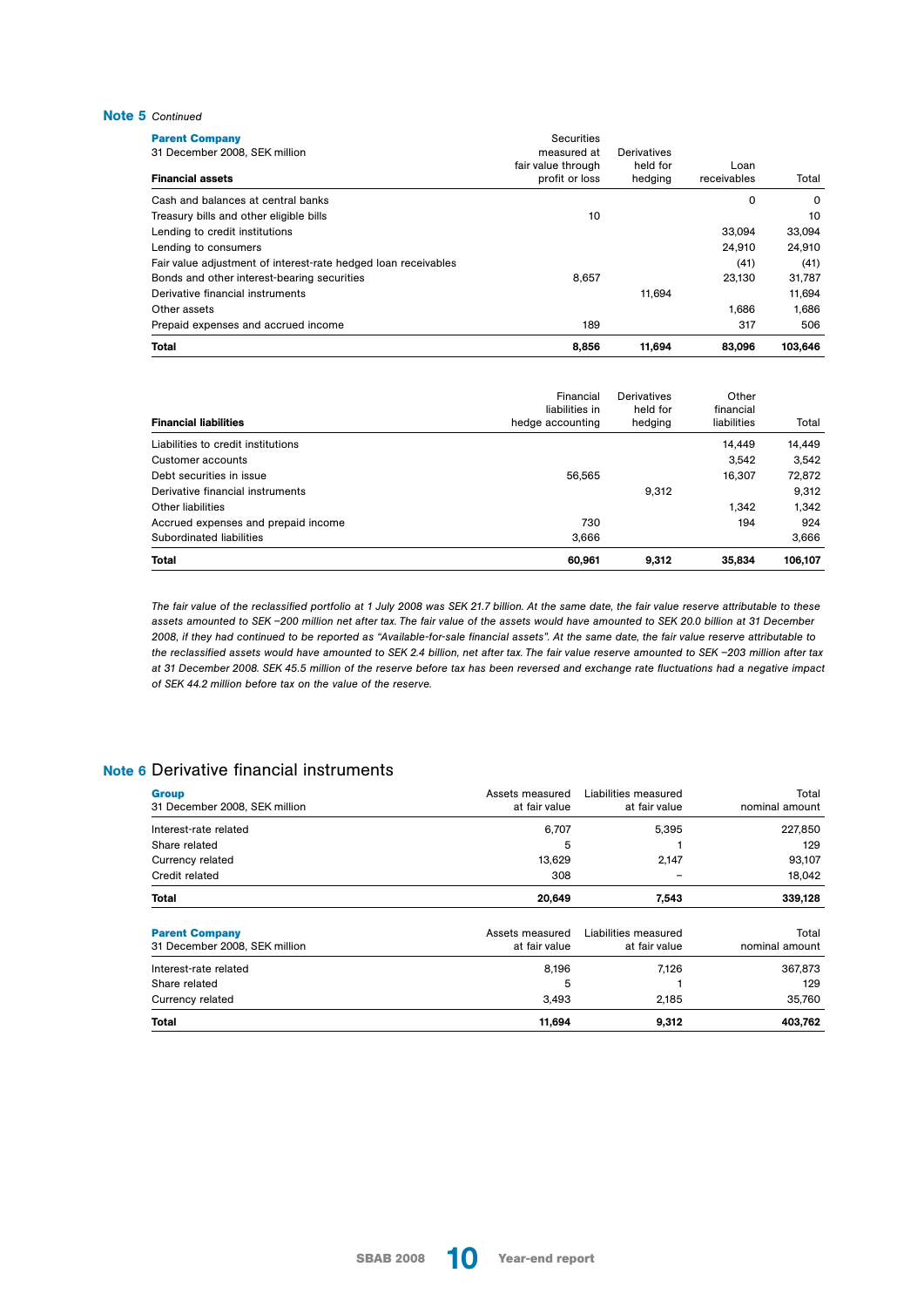### Note 7 Segment reporting

| <b>Group</b><br><b>SEK million</b>   | <b>Consumer</b> | <b>Jan-Dec 2008</b><br><b>Corporate</b><br>clients | <b>Finance</b> | <b>Total</b> | Consumer | Jan-Dec 2007<br>Corporate | clients Finance | Total |
|--------------------------------------|-----------------|----------------------------------------------------|----------------|--------------|----------|---------------------------|-----------------|-------|
| Net interest income                  | 724             | 143                                                | 274            | 1,141        | 767      | 173                       | 237             | 1,177 |
|                                      |                 |                                                    |                |              |          |                           |                 |       |
| Net commission income                | 32              | 4                                                  | (24)           | 12           | 22       | 0                         | (3)             | 19    |
| Net income from financial            |                 |                                                    |                |              |          |                           |                 |       |
| instruments recognised at fair value | $\mathbf 0$     | $\overline{2}$                                     | (28)           | (26)         | 0        | 4                         | (445)           | (441) |
|                                      |                 |                                                    |                |              |          |                           |                 |       |
| <b>Total operating income</b>        | 756             | 149                                                | 222            | 1,127        | 789      | 177                       | (211)           | 755   |
| Total expenses before loan losses    | (399)           | (58)                                               | (63)           | (520)        | (391)    | (65)                      | (61)            | (517) |
| Income before loan losses            | 357             | 91                                                 | 159            | 607          | 398      | 112                       | (272)           | 238   |
| Loan losses, net                     | (21)            | (1)                                                |                | (22)         | 17       | 3                         |                 | 20    |
| <b>Operating profit</b>              | 336             | 90                                                 | 159            | 585          | 415      | 115                       | (272)           | 258   |

*The Consumer segment comprises lending to single-family dwellings, holiday homes, tenant-owned apartments and tenant-owner associations. The Corporate*  clients segment includes lending to private multi-family dwellings, commercial properties and municipal multi-family dwellings. The Finance segment includes ear-<br>nings from finance operations. Expenses for the non-commerci

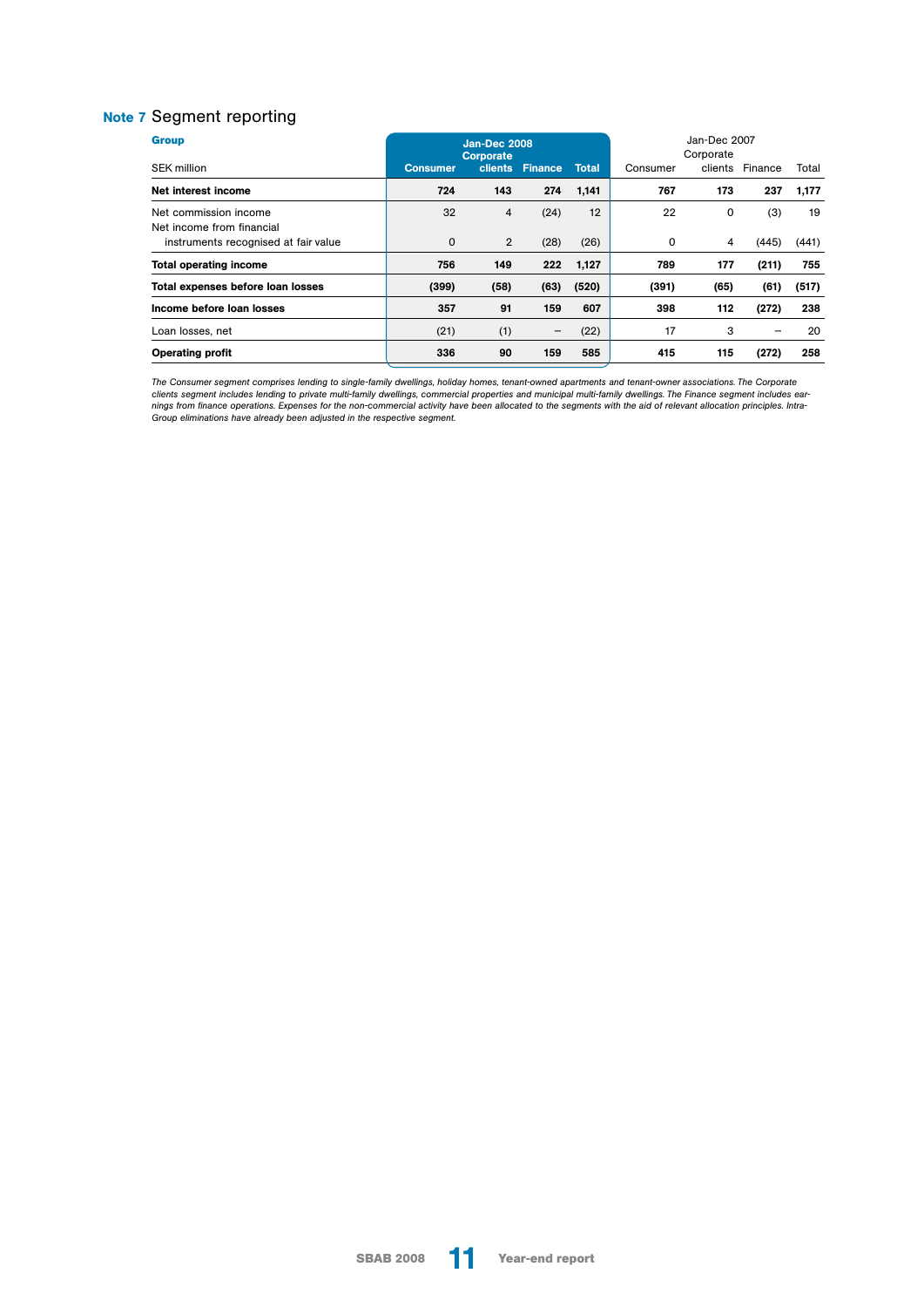### Capital base

| <b>Group</b>                                                        |                          |             |
|---------------------------------------------------------------------|--------------------------|-------------|
| <b>SEK million</b>                                                  | 31 Dec 2008              | 31 Dec 2007 |
| <b>Primary capital</b>                                              |                          |             |
| Equity                                                              | 6,637                    | 6,198       |
| Primary capital contribution                                        | 994                      | 994         |
| Minority interest                                                   | 500                      | 467         |
| Total primary capital, gross                                        | 8,131                    | 7,659       |
| Less other intangible assets                                        | (48)                     | (58)        |
| Less deferred income tax receivables                                | (24)                     | (103)       |
| Deduction under Chapter 3, Section 8, of the Capital Adequacy Act   | (411)                    | (346)       |
| Total primary capital, net                                          | 7,648                    | 7,152       |
| Supplementary capital                                               |                          |             |
| Perpetual subordinated loans                                        |                          | 722         |
| Time-limited subordinated debentures                                | 2,260                    | 1,260       |
| Deduction under Chapter 3, section 8, of the Capital Adequacy Act   | (410)                    | (346)       |
| <b>Total supplementary capital</b>                                  | 1,850                    | 1,636       |
| Expanded part of capital base                                       | $\qquad \qquad$          |             |
| Deduction from entire capital base                                  | $\overline{\phantom{m}}$ |             |
| Amount for capital base net after deductible items and limit values | 9,498                    | 8,788       |

### Capital requirements

| <b>Group</b>                                              |             |             |
|-----------------------------------------------------------|-------------|-------------|
| <b>SEK million</b>                                        | 31 Dec 2008 | 31 Dec 2007 |
| Credit risk reported in accordance with IRB approach      |             |             |
| - Corporate exposures                                     | 1,577       | 1.590       |
| - Household exposures                                     | 672         | 392         |
| Total credit risk according to IRB approach               | 2,249       | 1,982       |
| Credit risk reported according to standard method         |             |             |
| - Exposures to states and central banks                   | 0           | 0           |
| - Exposures to municipalities and comparable associations | $\Omega$    | $\Omega$    |
| - Institutional exposures                                 | 978         | 523         |
| - Corporate exposures                                     | 980         | 518         |
| - Household exposures                                     | 14          | 18          |
| - Unregulated items                                       | 1           | $\Omega$    |
| - Other items                                             | 4           | 8           |
| Total credit risk according to standard method            | 1,977       | 1,067       |
| Risks in commercial stocks                                | 149         | 487         |
| Operational risk                                          | 143         | 170         |
| Currency risk                                             |             |             |
| Commodity risk                                            | -           |             |
| Total minimum capital requirement                         | 4,518       | 3,706       |
| Addition during a transitional period                     | 3,577       | 3,675       |
| Capital requirement including addition                    | 8,095       | 7,381       |

### Capital adequacy

|                               |                         | <b>Group</b> |        | <b>Parent Company</b>   |  |
|-------------------------------|-------------------------|--------------|--------|-------------------------|--|
| <b>SEK million</b>            | 31 Dec 2008 31 Dec 2007 |              |        | 31 Dec 2008 31 Dec 2007 |  |
| Primary capital               | 7.648                   | 7.152        | 7.260  | 7.240                   |  |
| Total capital                 | 9.498                   | 8.788        | 9,453  | 9.187                   |  |
| Risk-weighted assets; Basel 1 | 116.105                 | 98,918       | 31,666 | 27.901                  |  |
| Capital requirement / 8%      | 101.182                 | 92.258       | 26.840 | 25,636                  |  |
| Primary capital ratio         | 7.6%                    | 7.6%         | 27.1%  | 27.3%                   |  |
| Capital adequacy ratio        | 9.4%                    | 9.4%         | 35.2%  | 34.7%                   |  |
| Capital ratio                 | 1.17                    | 1.19         | 4.40   | 4.48                    |  |
|                               |                         |              |        |                         |  |